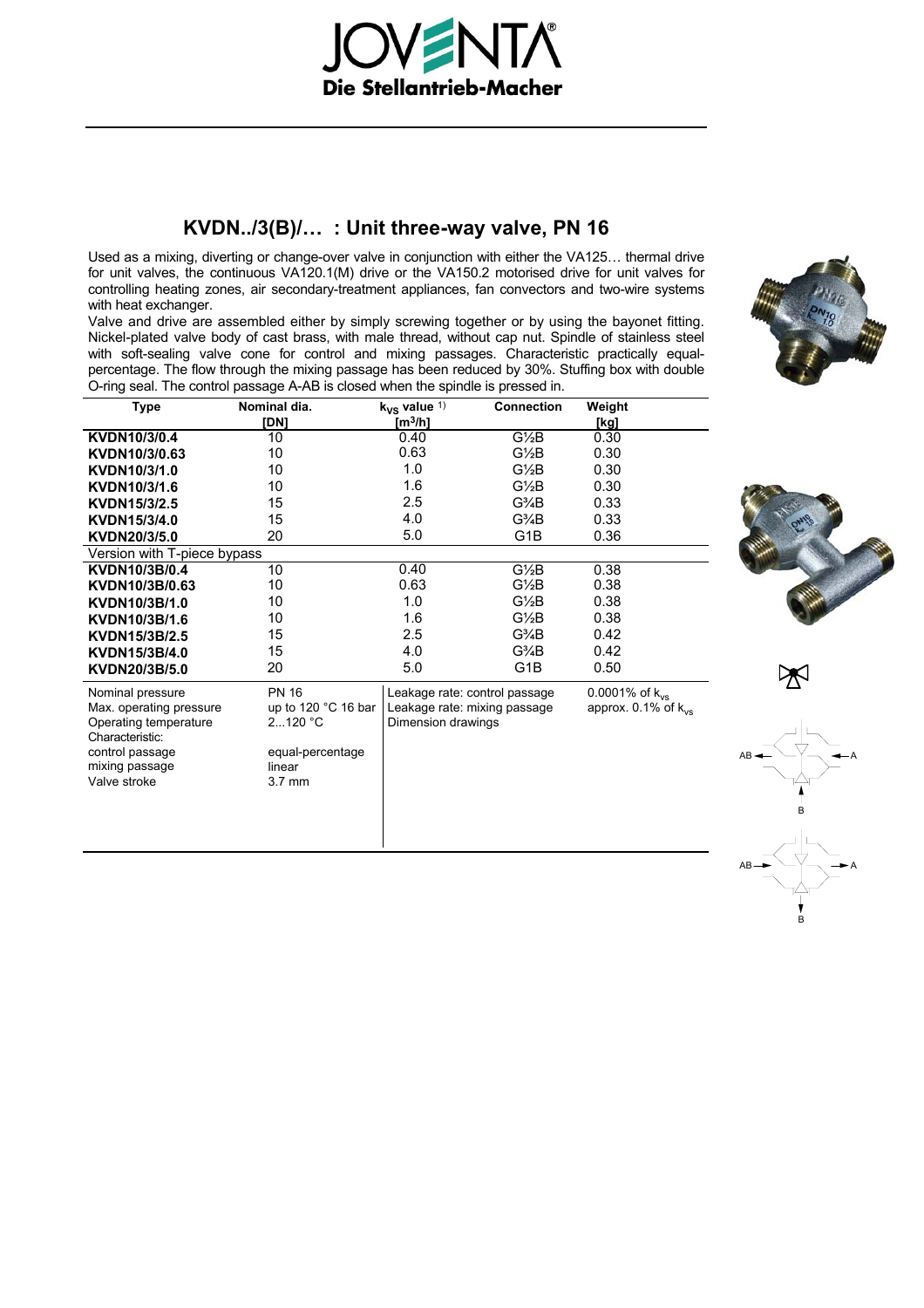

# **Combined with a 24 V electric drive, VA120.1 , VA120.1M**





| <b>Actuator</b> | Used as a<br>control valve |                                       |     | Used as a<br>diverting valve |                |                       |
|-----------------|----------------------------|---------------------------------------|-----|------------------------------|----------------|-----------------------|
| Valve           | $\Delta p_{\text{max}}$    | close/off<br>$\Delta p_s$<br>pressure |     |                              | $\Delta p_{s}$ | close/off<br>pressure |
| KVDN10/3(B)/    | 1.7                        |                                       | 1.8 | 1.9                          |                | 2.3                   |
| KVDN15/3(B)/2.5 | 1.4                        |                                       | 1.5 | 1.2                          |                | 1.2                   |
| KVDN15/3(B)/4.0 | 1.2                        |                                       | 1.3 | 1.2                          |                | 1.2                   |
| KVDN20/3(B)/5.0 | 1.0                        |                                       | 1.1 | 1.2                          |                | 1.2                   |
| _______         |                            |                                       |     |                              |                |                       |

**Combined with a 230 V electric drive, VA150.2** 

| <b>Actuator</b>                                                                                            | Used as a<br>control valve |                                                                                 |     | Used as a<br>diverting valve |  |                       |  |  |
|------------------------------------------------------------------------------------------------------------|----------------------------|---------------------------------------------------------------------------------|-----|------------------------------|--|-----------------------|--|--|
| Valve                                                                                                      | $\Delta p_{\text{max}}$    | close/off<br>$\Delta p_{\rm max}$<br>$\Delta p_s$<br>$\Delta p_{s}$<br>pressure |     |                              |  | close/off<br>pressure |  |  |
| KVDN10/3(B)/                                                                                               | 1.7                        |                                                                                 | 1.8 | 1.9                          |  | 4.0                   |  |  |
| KVDN15/3(B)/2.5                                                                                            | 1.4                        |                                                                                 | 1.5 | 1.6                          |  | 2.1                   |  |  |
| KVDN15/3(B)/4.0                                                                                            | 1.2                        |                                                                                 | 1.3 | 1.4                          |  | 2.1                   |  |  |
| KVDN20/3(B)/5.0                                                                                            | 1.0                        |                                                                                 | 1.1 | 1.2                          |  | 2.0                   |  |  |
| $0.001$ and $1.001$ and $1.0001$ and $1.001$ and $1.0001$ and $1.0001$ and $1.001$ and $0.001$ and $0.001$ |                            |                                                                                 |     |                              |  |                       |  |  |

**Combined with a thermal and continuous drive, VA125.1(S) ,VA125.2(S) ,VA125.1M** 

| <b>Actuator</b> | Used as a<br>control valve         |                |                       | Used as a<br>diverting valve |              |                       |
|-----------------|------------------------------------|----------------|-----------------------|------------------------------|--------------|-----------------------|
| Valve           | $\Delta \mathsf{p}_{\mathsf{max}}$ | $\Delta p_{s}$ | close/off<br>pressure | $\Delta p_{max}$             | $\Delta p_s$ | close/off<br>pressure |
| KVDN10/3(B)/    | 1.7                                | 1.8            | 1.8                   | 1.9                          | 4.0          | 4.0                   |
| KVDN15/3(B)/2.5 | 1.4                                | 1.5            | 1.5                   | 1.6                          | 2.1          | 2.1                   |
| KVDN15/3(B)/4.0 | 1.2                                | 1.3            | 1.3                   | 1.4                          | 2.1          | 2.1                   |
| KVDN20/3(B)/5.0 | 1.0                                | 1.1            | 1.1                   | 1.2                          | 2.0          | 2.0                   |

∆p<sub>max</sub> [bar]= Max. permissible pressure difference across the valve at which the actuator can still firmly open and close the valve. Figures stated are for a static pressure of 6 bar; at a static pressure of 16 bar, the values are reduced by 15%.

 $\Delta p_s$  [bar]= Max. permissible pressure difference across the valve at which, in the event of a malfunction, the actuator can close the valve. Close/off The pressure difference across the valve in control mode that the force of the drive can

pressure

overcome. In this mode, a reduced serviceable life can be expected. Cavitation, erosion and pressure surges may damage the valve. The values stated apply only when the valve is fitted to the actuator.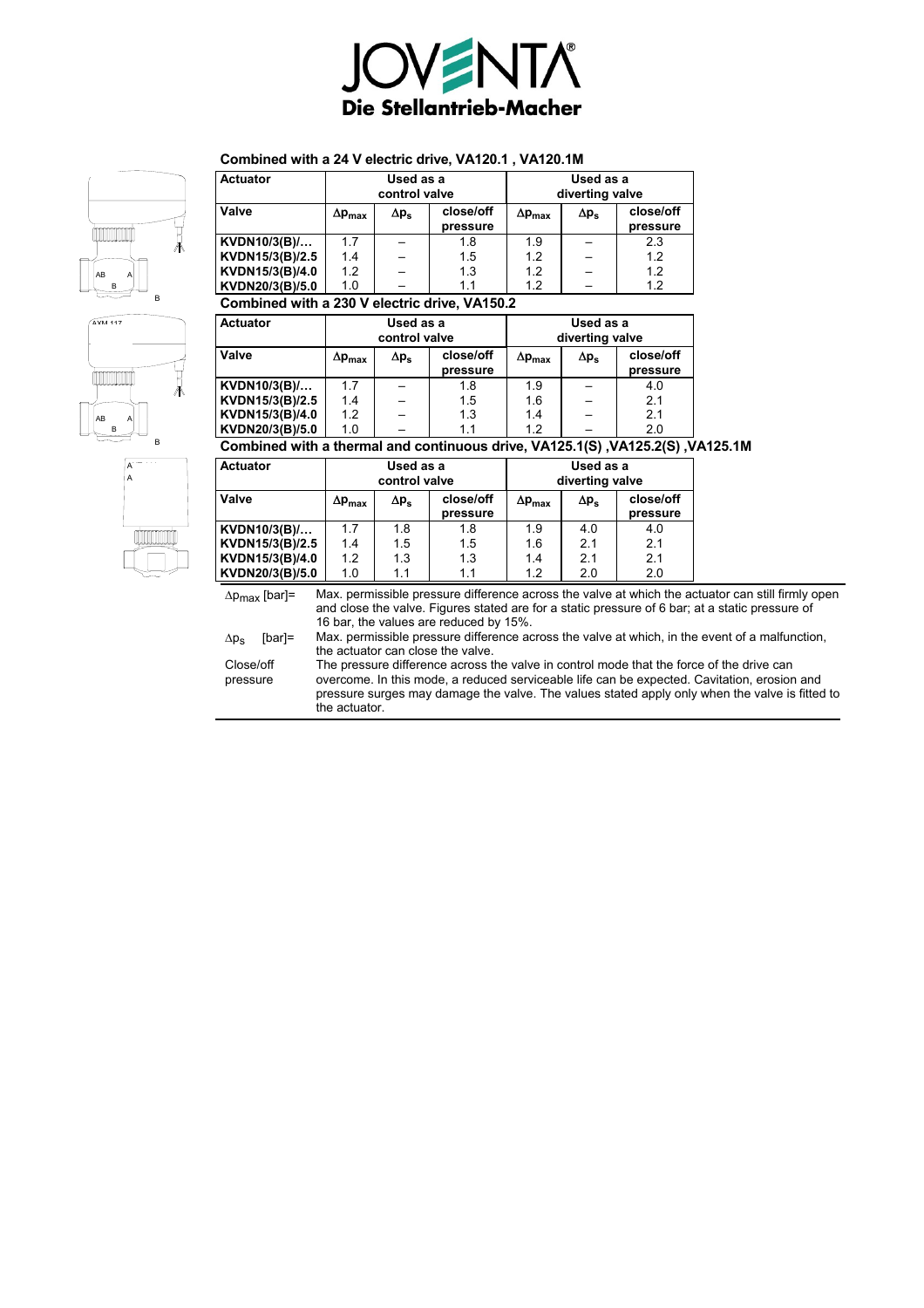

### **Operation**

The control passage (A-AB) is closed and the mixing passage (B-AB) is opened by pressing the spindle in; it is returned by spring pressure (the spring is in the valve). The VA125... thermal drive can be used to move the valve to the OPEN or CLOSED position. Used in combination with the 'normally closed' drive version, the control passage closes in the event of power failure.

AB $\longrightarrow$   $\uparrow$   $\rightarrow$   $\longrightarrow$  A B B10172a

Used as a mixing valve **Used as a diverting valve** 



Used with the VA125.1M drive, the valve can be moved to any position. Depending on the way the control voltage is connected, the valve is moved continuously with a control voltage of 0...10 V. Connected to red cable: the control passage opens as the control voltage rises. Connected to white cable: the control passage closes as the control voltage rises.

Used with the VA120.. motorised drive, the valve can be moved to any position. On the VA120.1M (with positioner), the valve is moved continuously by a control voltage of 0...10V–.

Used with a continuous drive (0...10 V), the practically equal-percentage characteristic provides optimum control.

The  $k_{\nu s}$  values in the bypass are about 30% less than those of the control passage. Therefore, the flow resistance of the load is taken into account, so that the total throughflow in every stroke position remains fairly constant. The practically equal-percentage characteristic in the control passage provides optimum control when used together with a continuous 0...10 V drive.

### **Engineering and fitting notes**

The final control element can be fitted in any position except facing downwards. The ingress of condensate, dripping water etc. into the drive should be prevented.

In order to prevent cavitation noise from affecting rooms where quietness is essential, the pressure difference across the valve should not exceed the following values:-

KVDN10/3/0.4 = 0.5 bar, KVDN10/3/0.63 = 0.6 bar / KVDN10/3/1.0 and 1.6= 0.8 bar

KVDN15/3/2.5 = 0.6 bar, KVDN15/3/4.0 = 0.8 bar

KVDN20/3/5.0 = 0.5 bar

In order to restrain contaminants in the water (e.g. welding beads, rust particles etc.) and prevent the spindle seal from being damaged, we recommend the employment of collective filters, e.g. for each floor or feed pipe. The composition of the water should be in accordance with VDI 2035. Medium with coolant such as glycol, min. 16% max. 40%.

When insulating the unit valve, the insulation should not extend beyond the cap nut or the bayonet ring on the drive.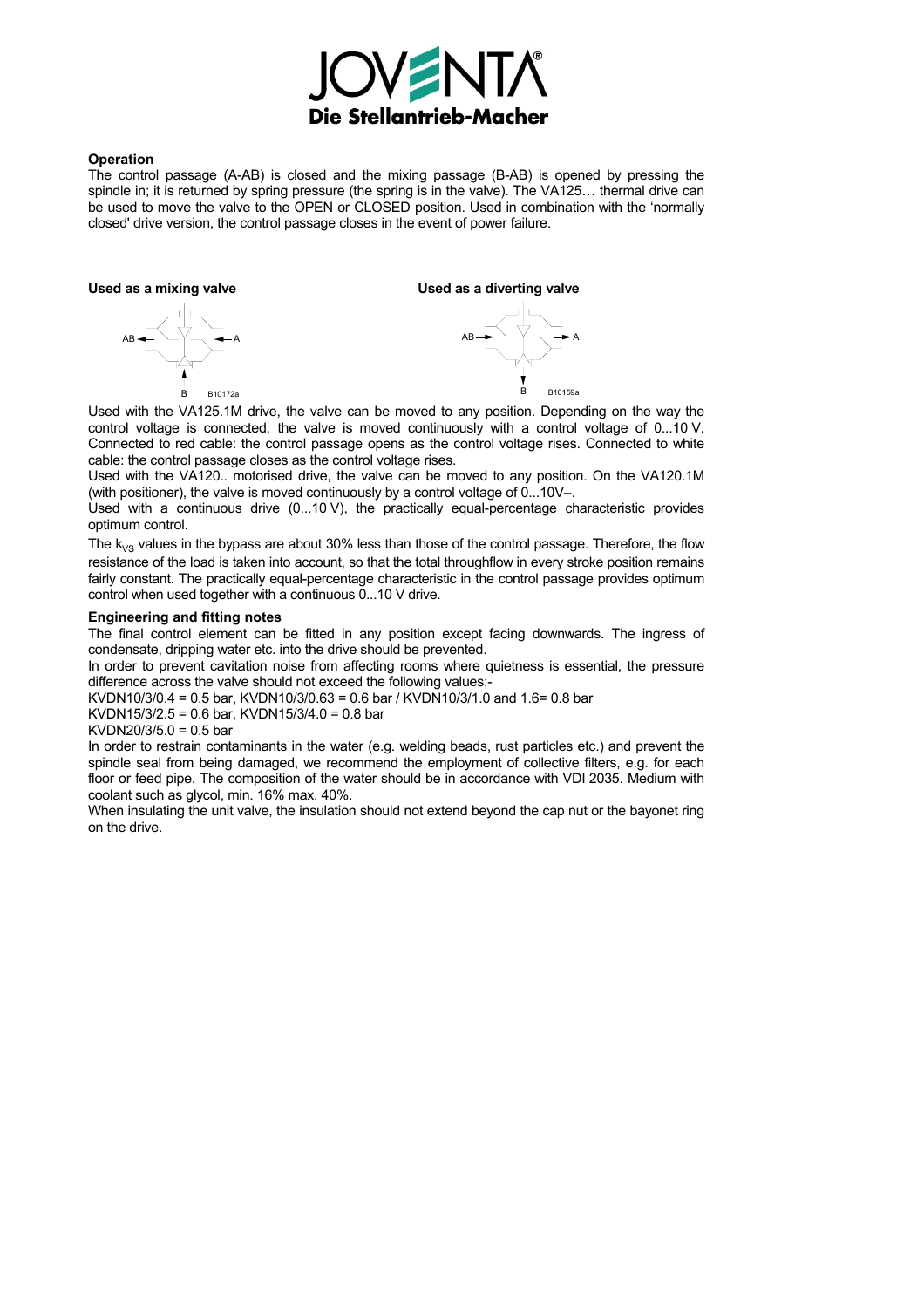

#### **Additional technical data**

Valve body and T-piece of nickel-plated chill cast and male thread as per ISO 228/1 Class B, flat seal on body. stuffing box with O-ring of ethylene-propylene, cone of brass with EPDM sealing ring and spindle of stainless steel, protective cap (or manual-adjustment knob) of plastic.

#### **Material numbers as per DIN**

|              | DIN material no. | DIN code                         |
|--------------|------------------|----------------------------------|
| Valve body   | CC 754S-GM       | Cu Zn 39 Pb 1 Al-C as per EN1982 |
| Valve seat   | CC 754S-GM       | Cu Zn 39 Pb 1 Al-C as per EN1982 |
| Spindle      | 1.4305           | X 8 Cr Ni S 18-9 as per EN188-1  |
| Plug         | CW617N           | Cu Zn 40 Pb 2 as per EN12164     |
| Stuffing box | CW617N           | Cu Zn 40 Pb 2 as per EN12164     |

# **Additional technical data**

|               | $k_{VS}$ value in m <sup>3</sup> /h |                       |  |  |  |
|---------------|-------------------------------------|-----------------------|--|--|--|
| Valve         | Control                             | <b>Mixing passage</b> |  |  |  |
|               | passage                             |                       |  |  |  |
| KVDN10/3/0.4  | 0.40                                | 0.30                  |  |  |  |
| KVDN10/3/0.63 | 0.63                                | 0.47                  |  |  |  |
| KVDN10/3/1.0  | 1 O                                 | 0.75                  |  |  |  |
| KVDN10/3/1.6  | 1.6                                 | 12                    |  |  |  |
| KVDN15/3/2.5  | 2.5                                 | 19                    |  |  |  |
| KVDN15/3/4.0  | 4.0                                 | 3.0                   |  |  |  |
| KVDN20/3/5.0  | 5.0                                 | 3.8                   |  |  |  |

## **Technical information**

− Pressure and temperature specifications<br>
− Pressure and temperature specifications<br>
− Flow parameters VDI/VDE 2173

− Flow parameters <br>
− Sauter slide rule for valve sizing and the state of the state of the Sauter slide rule for valve sizing and the Sauter of the Sauter of the Sauter of the Sauter of the Sauter of the Sauter of the Sau − Sauter slide rule for valve sizing 7 090011 003

− Slide rule manual 7 000129 003

− PC program: Valve and drive sizing 7 000675 003

− Valvedim.exe

− Technical manual: 'Regulating units' 7 000477 003 − CE conformity: Directive on Pressure Equipment 97/23/EG Article 3.3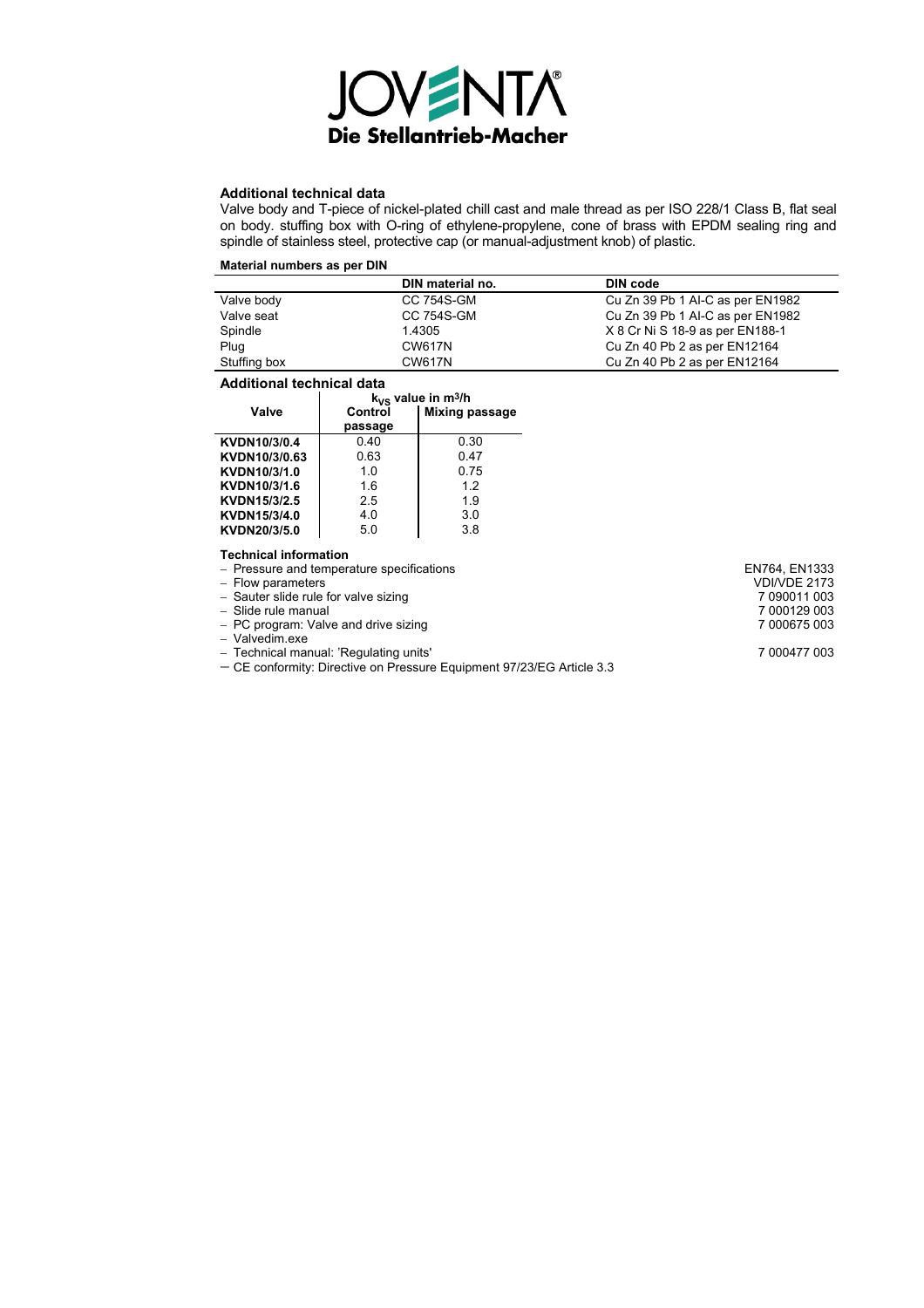

**Dimension drawings** 



| Type                  |  | G           |    |
|-----------------------|--|-------------|----|
| BUL 010 F3            |  | 30 27 G1/2B | 60 |
| BUL 015 F3            |  | 30 27 G3/4B | 60 |
| BUL 020 F3 30 27 G 1B |  |             | 60 |



| ⊺Type              |         | G                         |     |  |
|--------------------|---------|---------------------------|-----|--|
| <b>BUL 010 F4</b>  |         | 40   27   G1/2B   60      |     |  |
| <b>BUL 015 F4</b>  | 40   27 | $\vert$ G3/4B $\vert$ 60  |     |  |
| <b>BUL 020 F4.</b> | 50   27 | G1B                       | -60 |  |
| BUL 010 F6         |         | 40   27   G1/2B   60   15 |     |  |